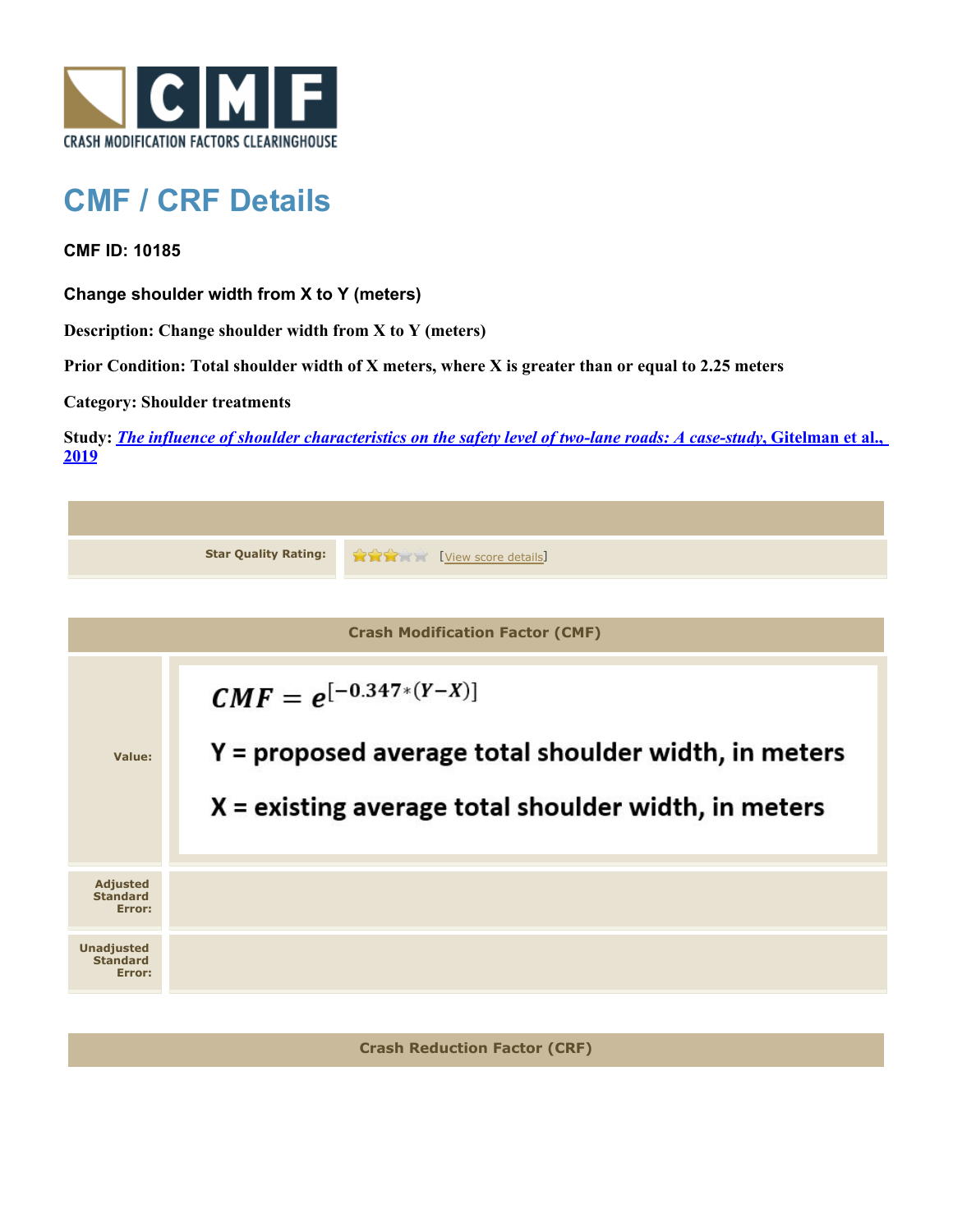

| <b>Applicability</b>                    |                                                                      |  |
|-----------------------------------------|----------------------------------------------------------------------|--|
| <b>Crash Type:</b>                      | All                                                                  |  |
| <b>Crash Severity:</b>                  | K (fatal), A (serious injury), B (minor injury), C (possible injury) |  |
| <b>Roadway Types:</b>                   | Not specified                                                        |  |
| <b>Number of Lanes:</b>                 | $\overline{2}$                                                       |  |
| <b>Road Division Type:</b>              | Undivided                                                            |  |
| <b>Speed Limit:</b>                     |                                                                      |  |
| <b>Area Type:</b>                       | Rural                                                                |  |
| <b>Traffic Volume:</b>                  |                                                                      |  |
| <b>Time of Day:</b>                     | All                                                                  |  |
| If countermeasure is intersection-based |                                                                      |  |
| <b>Intersection Type:</b>               |                                                                      |  |
| <b>Intersection Geometry:</b>           |                                                                      |  |
| <b>Traffic Control:</b>                 |                                                                      |  |
| <b>Major Road Traffic Volume:</b>       |                                                                      |  |
| <b>Minor Road Traffic Volume:</b>       |                                                                      |  |

| <b>Development Details</b>      |              |  |  |
|---------------------------------|--------------|--|--|
| <b>Date Range of Data Used:</b> | 2008 to 2010 |  |  |
| <b>Municipality:</b>            |              |  |  |